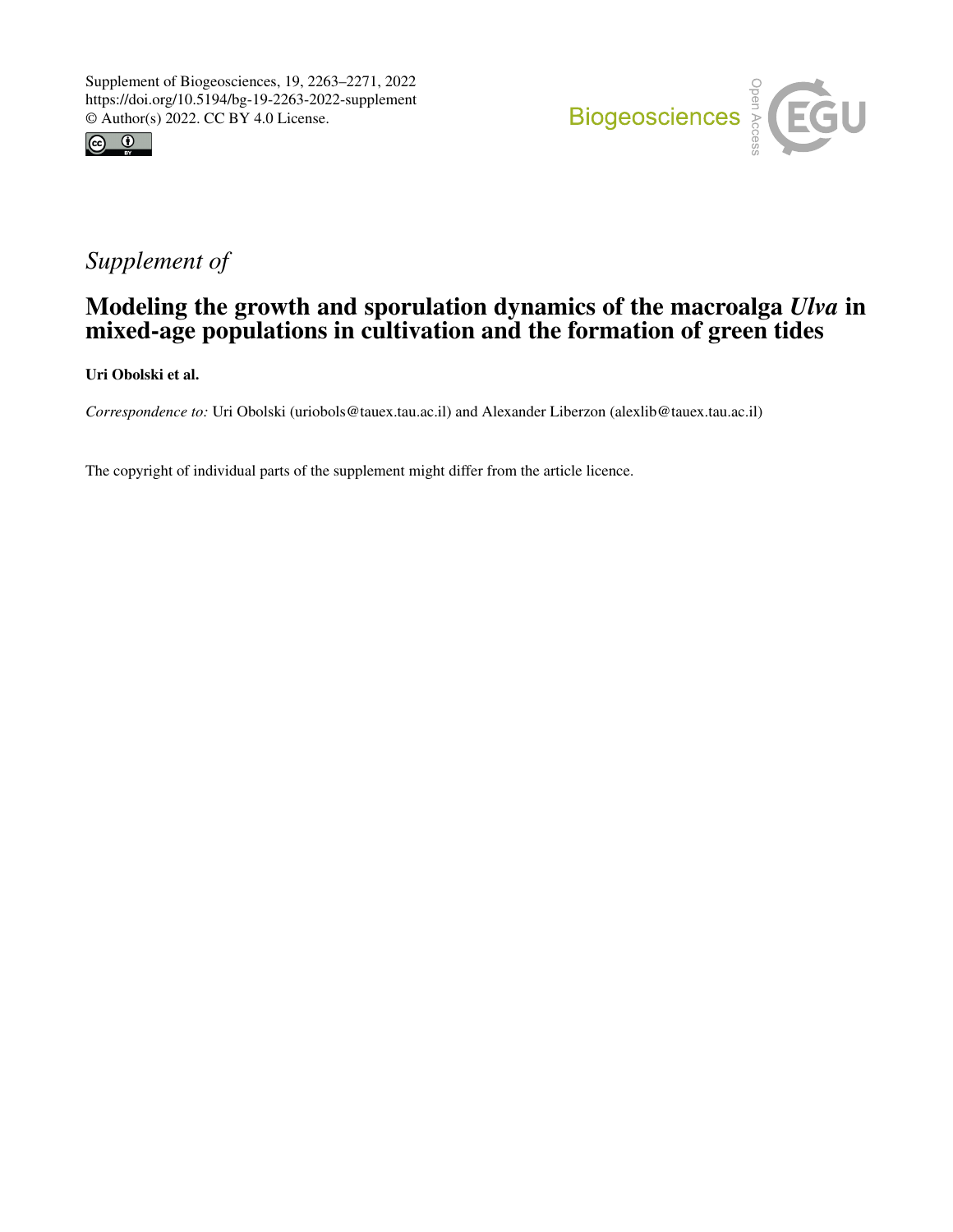## **Content:**

- Materials and methods for adding sporulation inhibitor 1 (SI-1) to *U. mutabilis* culture to suppress gametogenesis
- Figure S1 Sensitivity analysis of initial algae distribution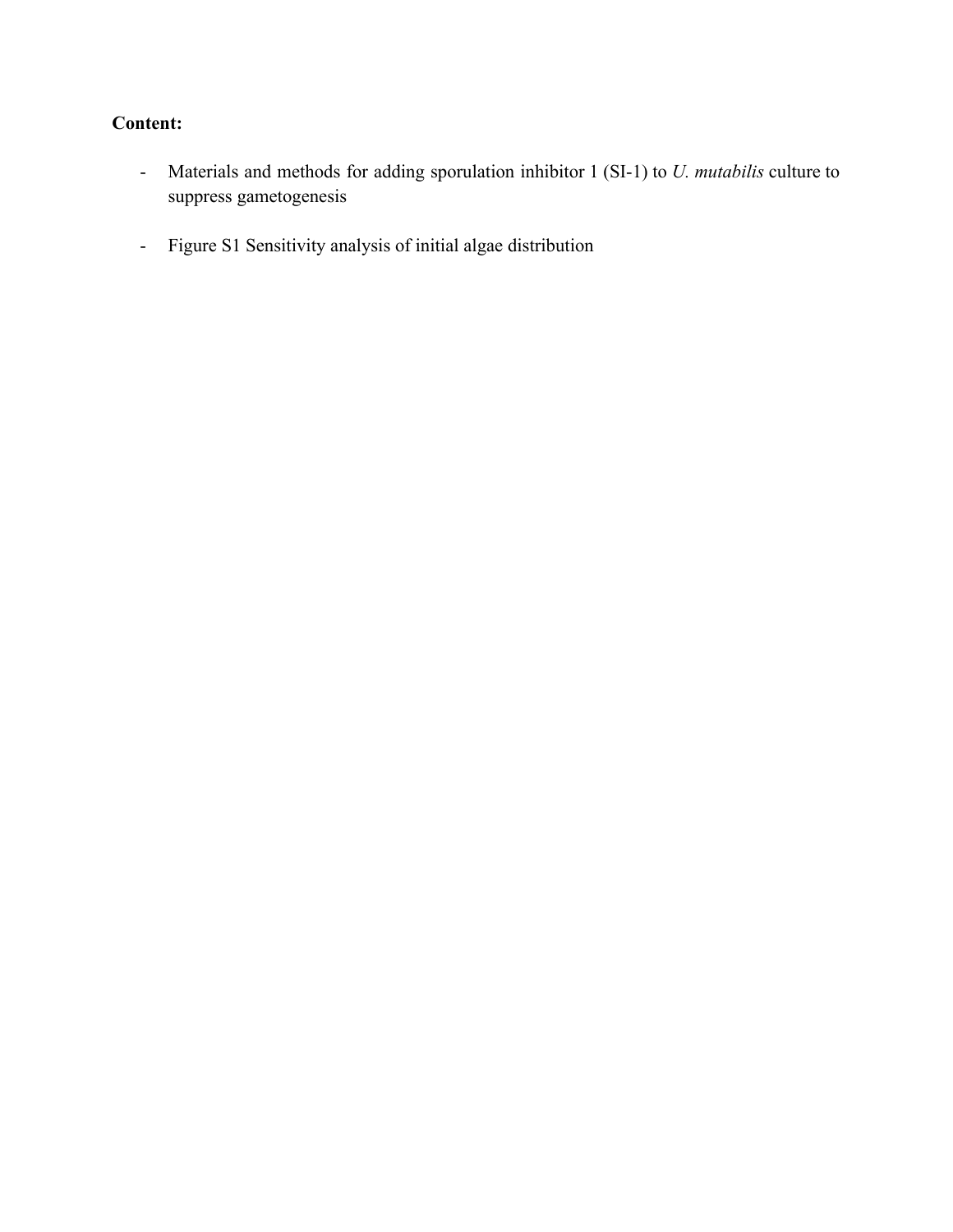### **Materials and methods for adding sporulation inhibitor 1 (SI-1) to** *U. mutabilis* **culture to suppress gametogenesis**

### **Purification of the sporulation inhibitor (SI-1) and bioassay**

**Extraction.** Stratmann et al. (1996) established extraction protocols for the SI-1, which were slightly modified and applied *U. mutabilis* [\(Kessler](https://www.zotero.org/google-docs/?Jg2VOm) et al., 2018; Vesty et al., 2015). 500 mL of the *Ulva* culture medium (UCM) from 2–3 week old axenic *U. mutabilis* cultures was stirred with 50 mL phenol (saturated with 100 mmol  $L^{-1}$  Tris-HCl, 1 mmol  $L^{-1}$  EDTA, pH 7.5) in a 1 L two-neck round-bottom flask for 20 minutes at 20 °C to extract the SI-1 from the UCM. The phenol phase was transferred into plastic tubes after centrifugation (3800 g, 10 minutes). The extraction process was repeated once more, and the phenol phases were combined. After re-extracting with 100 mL of 10 mmol L-1 Tris-HCl (pH 8.0), the phenol phase was mixed with three volumes of acetone and incubated at -20  $^{\circ}$ C for 30 minutes. Centrifugation (3800 g, 20 min,  $0^{\circ}$ C) was used to collect the precipitate, washed three times with pre-cooled ethanol (-20) <sup>o</sup>C). After lyophilisation, the precipitate was suspended in 100 mmol L<sup>-1</sup> Tris-HCl (pH 8.0) and stored at -20 °C. A dilution series tested the activity of the partly purified sporulation inhibitor.

**Estimation of SI activity.** *Ulva* fragments were washed twice in a fine sieve after being chopped. The fragments (N<sub>Fragments (total)</sub> = 100  $\pm$  30) were transferred into 96 multiwell dishes (Nunc, Roskilde, Denmark) containing 100 µl UCM for gametogenesis analysis. The concentration of the SI-1 was determined through a dilution series of the partially purified compounds with UCM. (Due to the nature of the discrete dilution series, measurement variance is also affected by the interval between dilution steps).

$$
Inhibitory\ rate\ (\%)\ =\ \frac{N_{Fragments\ (total)}-N_{Fragments\ with\ gametangia}}{N_{Fragments\ (total)}}\times\ 100
$$

One unit of the SI is defined as the minimal amount of the factor that inhibits differentiation of a blade cell into gametangia with an *Inhibitory rate* of 50% in 1 mL UCM within three days under standard conditions [\(Stratmann et al., 1996\)](https://www.zotero.org/google-docs/?EX5j5i). 10 Units were applied in the bioassay.

**Bioassay.** The gametogenesis of a mature thallus can be induced by changing the UCM and opening the tube [\(Alsufyani](https://www.zotero.org/google-docs/?EVHkcO) et al., 2017). Those thalli were used to test the activity of the sporulation inhibitor, ten units of the extracted SI-1 from the *Ulva* culture medium of a young *Ulva* population (100/0) were added to one Petri dish, while the other part of the thallus was simply incubated in UCM.